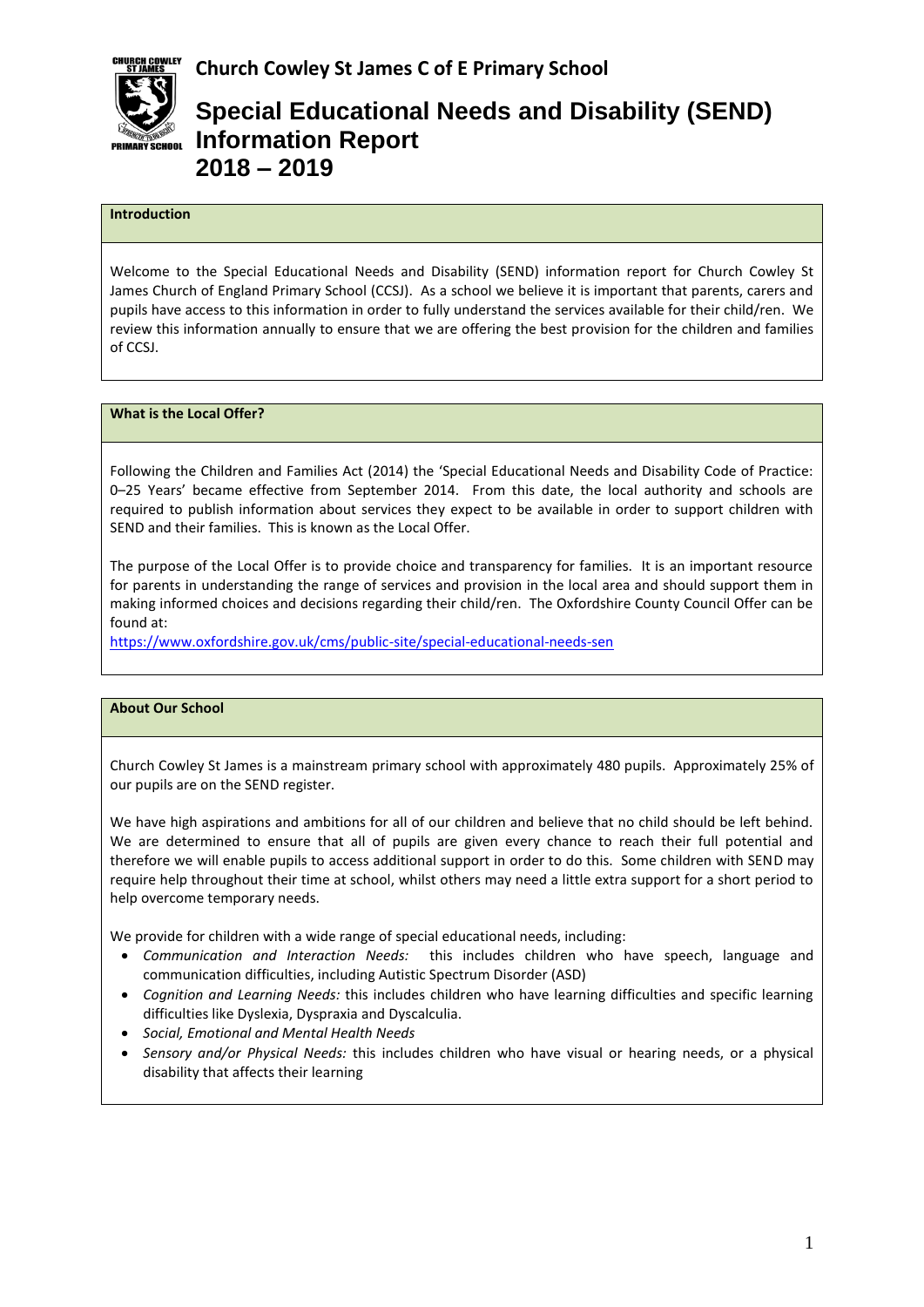

# **Special Educational Needs and Disability (SEND) Information Report 2018 – 2019**

## **How do I communicate with the school about my child's needs?**

We hope to work closely with all parents and carers so that they can share their knowledge and expertise about their child, in order for your child to reach their full potential. Parents and carers are always welcome into the school in order to discuss progress, provision or concerns at a mutually agreed time.

Your child's class teacher is the first point of contact as they work with your child on a daily basis and monitor their progress. You can also meet with the Assistant Headteacher for Inclusion (Kate Dew) or the Headteacher (Steve Dew). Please contact the office in person, by telephone or email to arrange a mutually convenient time. If you feel that there is a family situation contributing to your child's progress, you can contact the Home School Link Worker who can direct you to parenting and family support.

## **How does CCSJ identify children with SEND?**

Our school uses Oxfordshire County Council's guidance 'Identifying and supporting Special Educational Needs in Oxfordshire schools and settings'. This guidance sets out:

- How we identify if a child has a special educational need
- How we assess children and plan for their special educational needs, and how we adapt teaching
- Ways in which we can adapt our school environment to meet each child's needs
- How we review progress and agree outcomes and involve you and your child in this

### **What expertise can CCSJ offer?**

The Assistant Headteacher for Inclusion (Kate Dew) is the lead for SEND at Church Cowley St James Church of England Primary School. She holds the National Award for SEND Coordination, a Masters' degree in Education and is currently undertaking a Doctorate in Education. She leads on Inclusion across the school and also is the lead for Behaviour, Attendance, Pupil Premium and Looked After Children (LAC). She is the Designated Safeguarding Lead and has completed the specialist training in safeguarding and can train others in this area. There are also four additional, trained Designated Safeguarding Leads: The Head teacher (Steve Dew), the School manager (Kerry Lenton) and two Home School Link Workers (Helen Priscott and Alison Stroud).

All staff have completed generalist safeguarding training and building positive relationships and behaviour training. The majority of support staff and some teaching staff have First Aid training and thorough training in running particular interventions. All of the teaching staff have completed training in identifying and assessing Special Educational Needs and structured conversations with parents. We encourage all staff to undertake additional training in the area of SEND in order to support their role in the school.

As well as our in-house expertise from teachers, teaching assistants and governors, we also have access to a range of specialist support services, including:

- Educational Psychology
- Special Educational Needs Support Service (SENSS), who support children with communication and language, sensory needs and physical needs (including Autism Advisory Teachers)
- Speech and Language Therapists
- Child and Adolescent Mental Health Services (CAMHS)
- School Nurse
- Occupational Therapy
- Physical Disabilities Service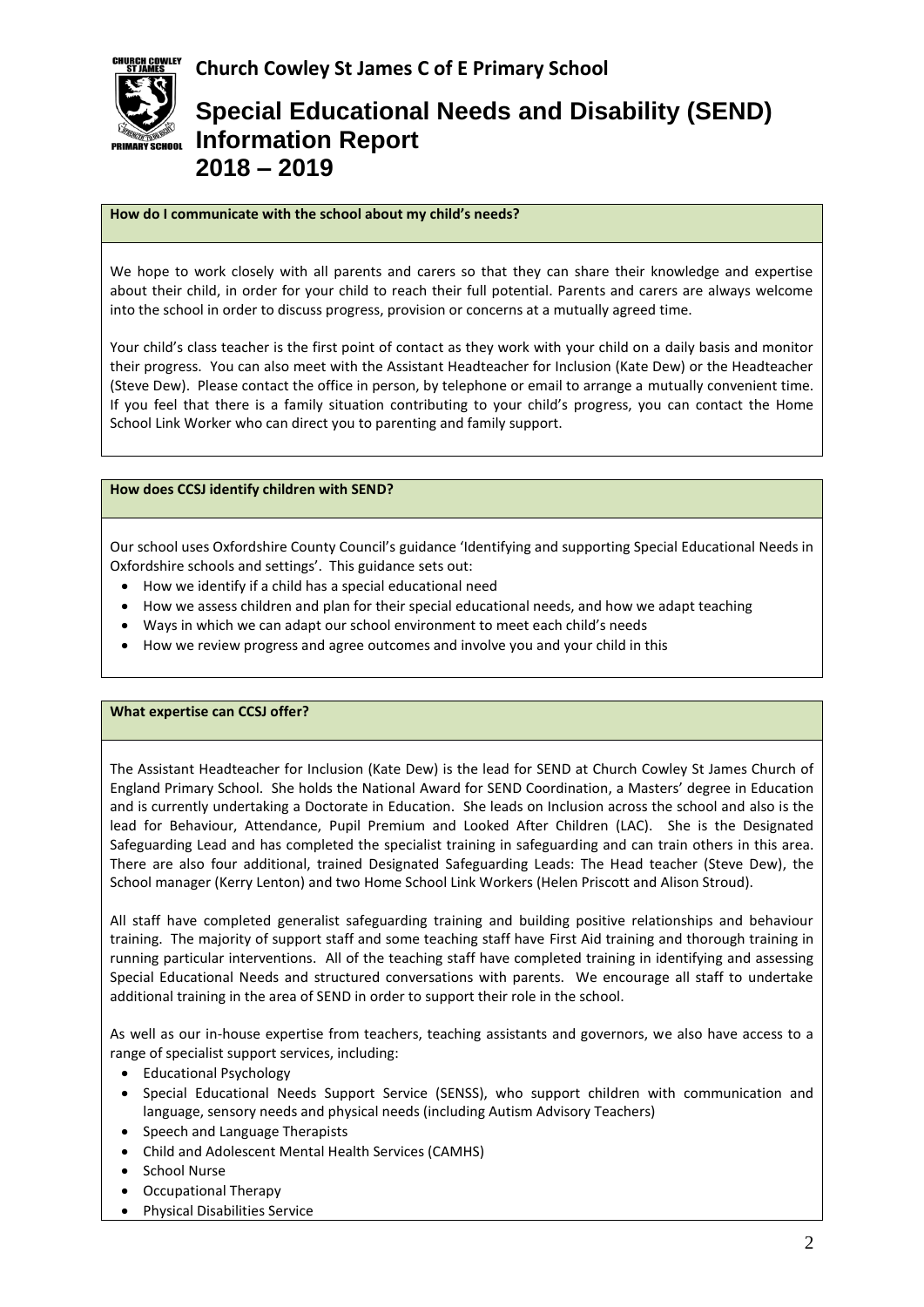



# **Special Educational Needs and Disability (SEND) Information Report 2018 – 2019**

- Oxfordshire School Inclusion Team
- SENDIASS (parent advisory service)
- The Locality and Community Support Services (LCSS)
- Children's Social Care

Further information about these services and what they offer can be found on the Oxfordshire County Council SEND web pages:

<https://www.oxfordshire.gov.uk/cms/public-site/special-educational-needs-sen>

We will always discuss the involvement of specialist SEN services with you first.

### **How does CCSJ work with parents, carers and children in planning for their needs?**

We will always contact parents and carers if we have a concern that your child may have a special educational need and inform you if your child is placed on the SEND register. We work closely with children with SEND and their families from an early stage and liaise closely so that it is a process in partnership. This is to ensure that families are fully aware of the provision, support and progress of their child.

All children in the school have targets relating to Maths, Reading and Writing and these are updated regularly to reflect your child's progress. It may be appropriate that your child has additional targets relating to other areas of their progress, for example a speech and language target or behaviour target. Parents are made aware of their child's progress through termly meetings, reports three times per year, parent consultation evening, home/school diaries and telephone contact. Pupils are involved as far as possible in discussions about their targets, provision and progress.

### **How will my child be supported in CCSJ?**

The level of support that your child receives will depend on their needs, which may change over time. Many children will have their additional needs met through high quality, specifically targeted classroom teaching, also known as quality first teaching (or 'Universal support'). This provides a classroom environment where:

- All staff have high expectations of all pupils
- All lessons are well planned and build upon what children already can do in order to accelerate learning
- Groupings are well considered and match the needs of the children
- Resources are well prepared, planned for and accessible to all
- All children are fully involved in the learning
- Additional adults are deployed effectively in order to reinforce and extend skills appropriately

Some children may require additional support through small group work. This is in order to address specific gaps that have been identified in a child's learning and will be closely monitored to ensure that they are resulting in good progress. These groups may take place in the classroom or outside in an intervention space. These may be run by the class teacher or a teaching assistant who have been specifically trained in a particular intervention, or by an approved outside agency.

Some children may have needs that require one to one support. This may be in order to:

- Deliver a specialist programme of support (for example, a speech and language programme)
- Access parts of the curriculum
- Take part in an individual programme to improve Maths or Literacy
- Support your child with medical or physical needs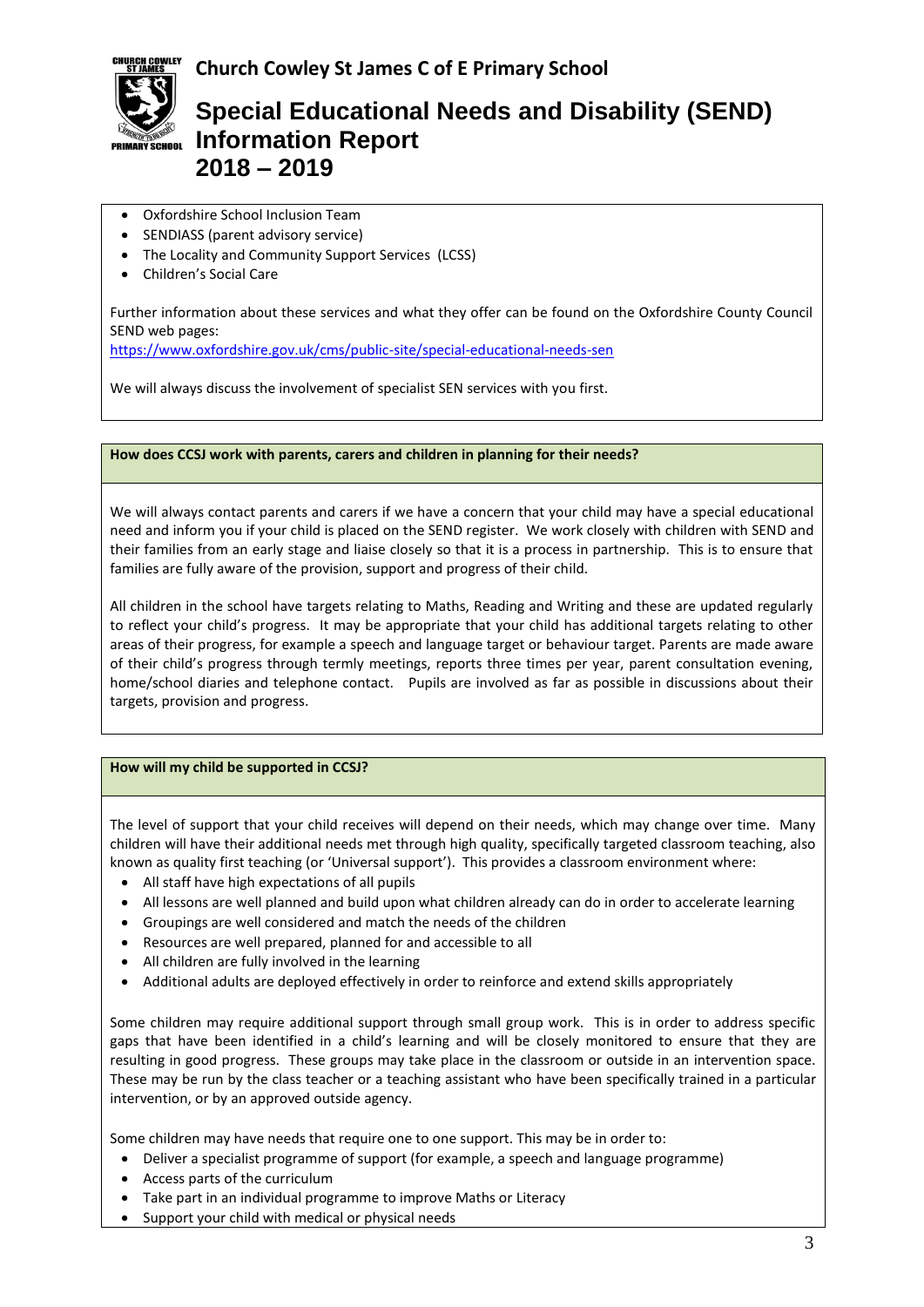



# **Special Educational Needs and Disability (SEND) Information Report 2018 – 2019**

### Support your child in managing social or emotional needs

### **Education and Health Care Plans (EHCP)**

For children whose needs are severe, lifelong and complex, the school (or you) can request that the Local Authority conduct a statutory assessment of your child's needs. The Local Authority will collate information from all agencies involved with your child and decide whether an Education and Health Care Plan is appropriate in order to best support your child's needs. You can find out more about this process through the Oxfordshire Local Offer.

### **How children access the curriculum**

We offer a broad and balanced curriculum for all children, including those with SEND. Details are published on the school website.

There is a wide range of children in each classroom; therefore all staff provide a personalised curriculum suitable for all of the pupils to ensure an inclusive ethos and sense of belonging. All pupils with particular needs are included as fully as possible into the classroom environment and where appropriate the curriculum is adjusted to meet the needs of all children.

### **How children are encouraged to access activities outside the classroom**

We make every effort to ensure that all children are included in activities and trips following risk assessments where needed and in accordance with duties under the Equalities Act 2010. We will make adjustments and provide the necessary support to ensure that this is successful. We will talk to you about what will work best for your child.

There is information about activities and events for children with SEN or disabilities in the Oxfordshire Family Information Directory:

<http://fisd.oxfordshire.gov.uk/kb5/oxfordshire/fsd/disabilities.page>

Oxfordshire's Accessibility Strategy can be read at:

[http://schools.oxfordshire.gov.uk/cms/sites/schools/files/folders/documents/SEN/guidance/Schools\\_Accessibil](http://schools.oxfordshire.gov.uk/cms/sites/schools/files/folders/documents/SEN/guidance/Schools_Accessibility_Strategy.pdf) [ity\\_Strategy.pdf](http://schools.oxfordshire.gov.uk/cms/sites/schools/files/folders/documents/SEN/guidance/Schools_Accessibility_Strategy.pdf)

### **How will I know if SEND provision is effective?**

The progress of all children is tracked throughout the school using progress measures. Data is analysed termly and all pupils are tracked and interventions organised accordingly. In addition for children with SEND, we use individual tracking sheets in order to assess whether the support that has been put in place has made an impact and to decide what support is needed next. We evaluate this progress against age-related expectations.

The Assistant Headteacher (Inclusion) evaluates how successful interventions have been and monitors data for children with SEN closely. The governing body reviews provision for SEND annually.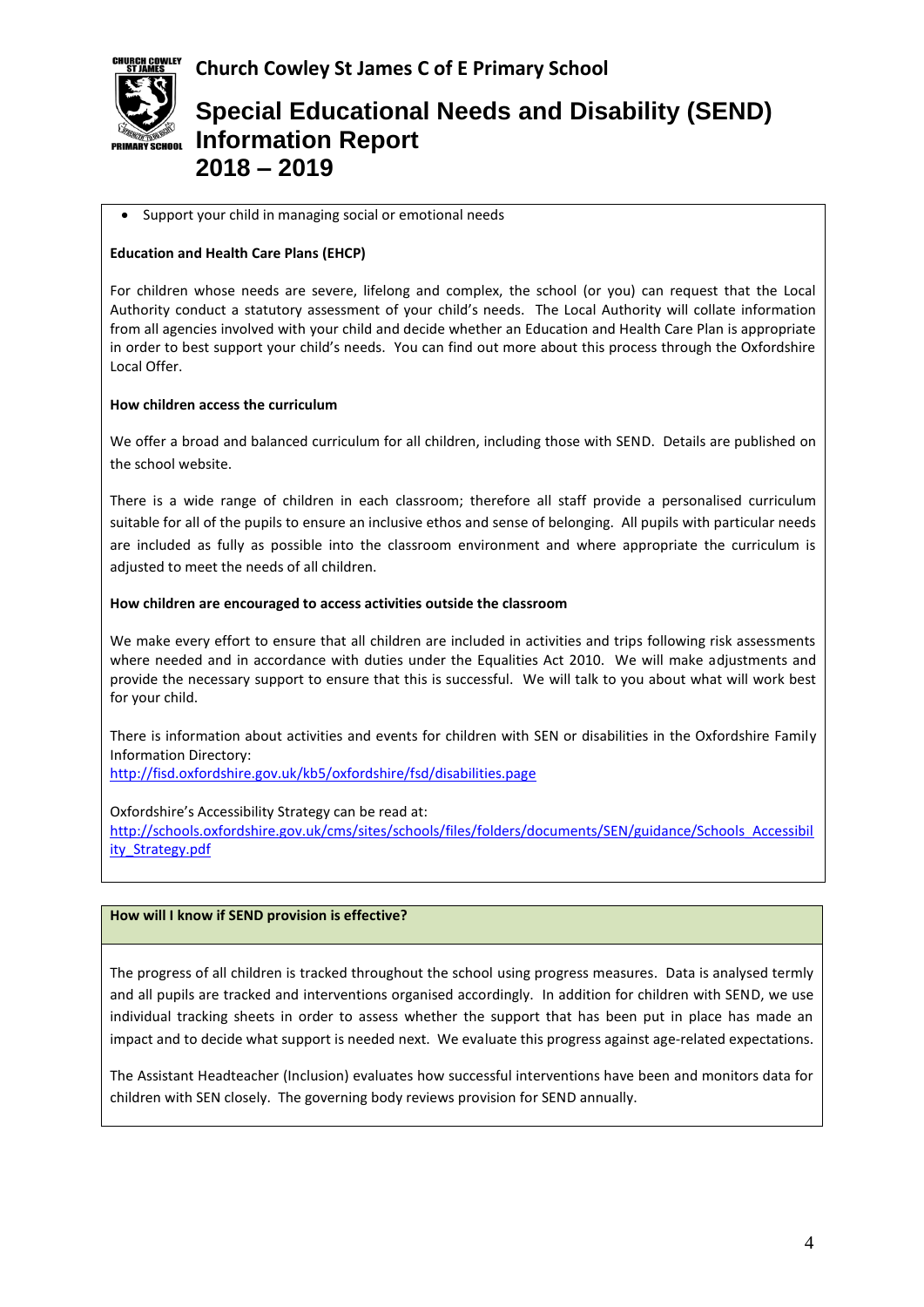

# **Special Educational Needs and Disability (SEND) Information Report 2018 – 2019**

## **What does CCSJ do to support the wellbeing of children with SEND?**

All children have the opportunity to share their views through the School Council representatives, well-being questionnaires, working groups and through their classroom adults. All children take part in Circle-Time in the classroom and are encouraged to share their thoughts and opinions. Children are invited to give their views on their school reports. Additionally, we listen to the views of children with SEND through the termly review process.

We run a number of group and individual sessions for children with SEND in order to support their wellbeing; for example, nurture groups, the Art Room, drama therapy and learning mentor sessions.

We take bullying very seriously. Awareness of cyber-bullying is provided in ICT and computing classes. We have clear procedures and recording methods in place for dealing with bullying incidents.

### **How will CCSJ prepare and support my child when joining the school and transferring to a new school?**

We encourage all new children and their parents and carers to visit the school before starting. For children with SEND we offer meetings with the SENCo to tour the school and discuss the facilities the school can offer in order to support the needs of the child.

Teachers liaise closely when children transfer to another class within the school. Meetings are arranged in order to transfer key information and discuss the individual needs of the children. The Assistant Headteacher for Inclusion supports in this process. All children have the opportunity to attend 'meet the teacher' days and children who require additional support in this area are offered additional visits to the classroom or to meet their new teacher.

We begin to prepare young people for transition to their next school by arranging visits to the secondary schools in the area and to liaise with the secondary school's SENCo and inclusion team to ensure that the transition runs smoothly. The CCSJ staff are happy to support with transition and parental visits to the secondary schools.

### **Who do I contact for more information?**

If you would like more information or you are concerned about your child having a special educational need, please contact Kate Dew (Assistant Headteacher for Inclusion) on 01865 778484 or email the school office.

If you would like impartial advice from Oxfordshire's Parent Partnership Service contact: <https://www.oxfordshire.gov.uk/cms/public-site/sendiass-oxfordshire-formerly-parent-partnership>

If you would like to know more about the opportunities for children with SEND and their families, support groups or information about SEND, these are listed in the Family Information Directory: <http://fisd.oxfordshire.gov.uk/kb5/oxfordshire/fsd/disabilities.page>

If you would like more information about Oxfordshire's Local offer, please click here: <https://www.oxfordshire.gov.uk/cms/public-site/special-educational-needs-sen>